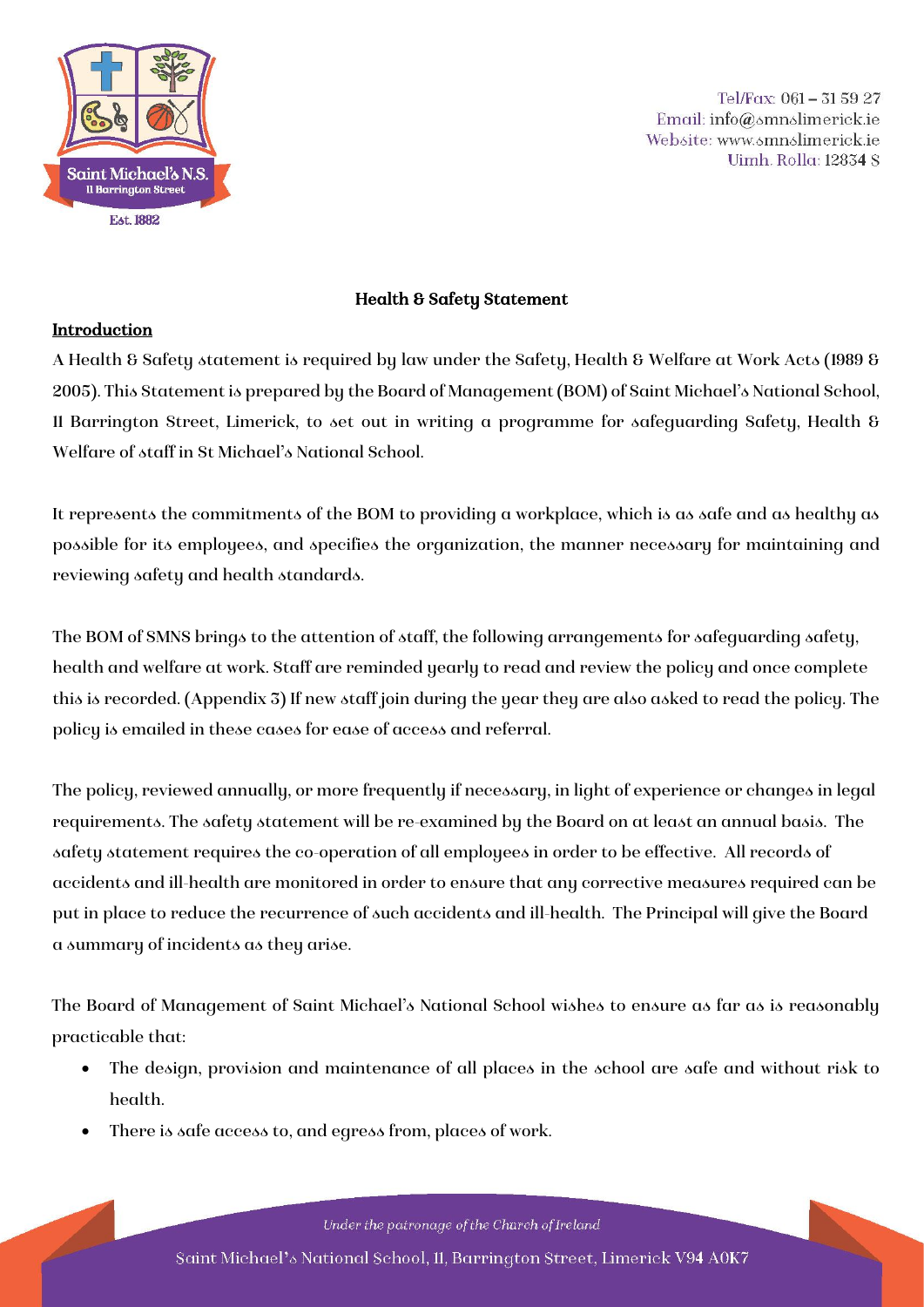- Equipment may be operated safely.
- Work systems are planned, organized, performed and maintained so as to be safe and without risk to health.
- Staff are instructed and trained as necessary to ensure health and safety.
- Protective clothing or other appropriate clothing are provided as necessary to ensure safety and health.
- Plans for emergencies are complied with and revised as necessary.
- Employees are consulted on matters of health and safety.

The BOM recognises that its statutory obligations under legislation extend to employees, pupils, studentteachers, to any person legitimately conducting school business off-site or legitimately conducting other business on the school premises. The Board of Management of SMNS undertakes to ensure that the provisions of the Safety, Health and Welfare at Work Act 2005 are adhered to.

# Duties of Employees

It is the duty of every employee while at work:

(a) To take reasonable care for his/her own safety, health and welfare, and that of any person, who may be affected by his/ her acts or omissions while at work. Each employee has a duty to look after him/herself.

(b) To co-operate with his/ her employer and any other person to such extent as will enable his/her employer or the other person to comply with any of the relevant statutory provisions.

(c) To use, in such manner so as to provide the protection intended, any suitable appliance, protective clothing, convenience, equipment or thing provided for securing his/her safety, health or welfare at work.

(d) To report to the BOM without unreasonable delay, any defects in plant, equipment, place or work, or system of work, which might endanger safety, health or welfare.

(e) The Chairperson of the BOM has a responsibility to ensure that all employees are not putting themselves in harm's way of the duties being undertaken.

(f) Staff will sign in and out when taking class/es out of school during school hours; the risk assessment for school excursions will also be completed (Appendix 1).

(g) Members of staff who are pregnant will, with the Principal, discuss and complete the risk assessment for pregnant staff (Appendix 2).

h) Staff will carry out a risk assessment of the yard at the start of each term.

No person will intentionally or recklessly interfere with or misuse any appliance, protective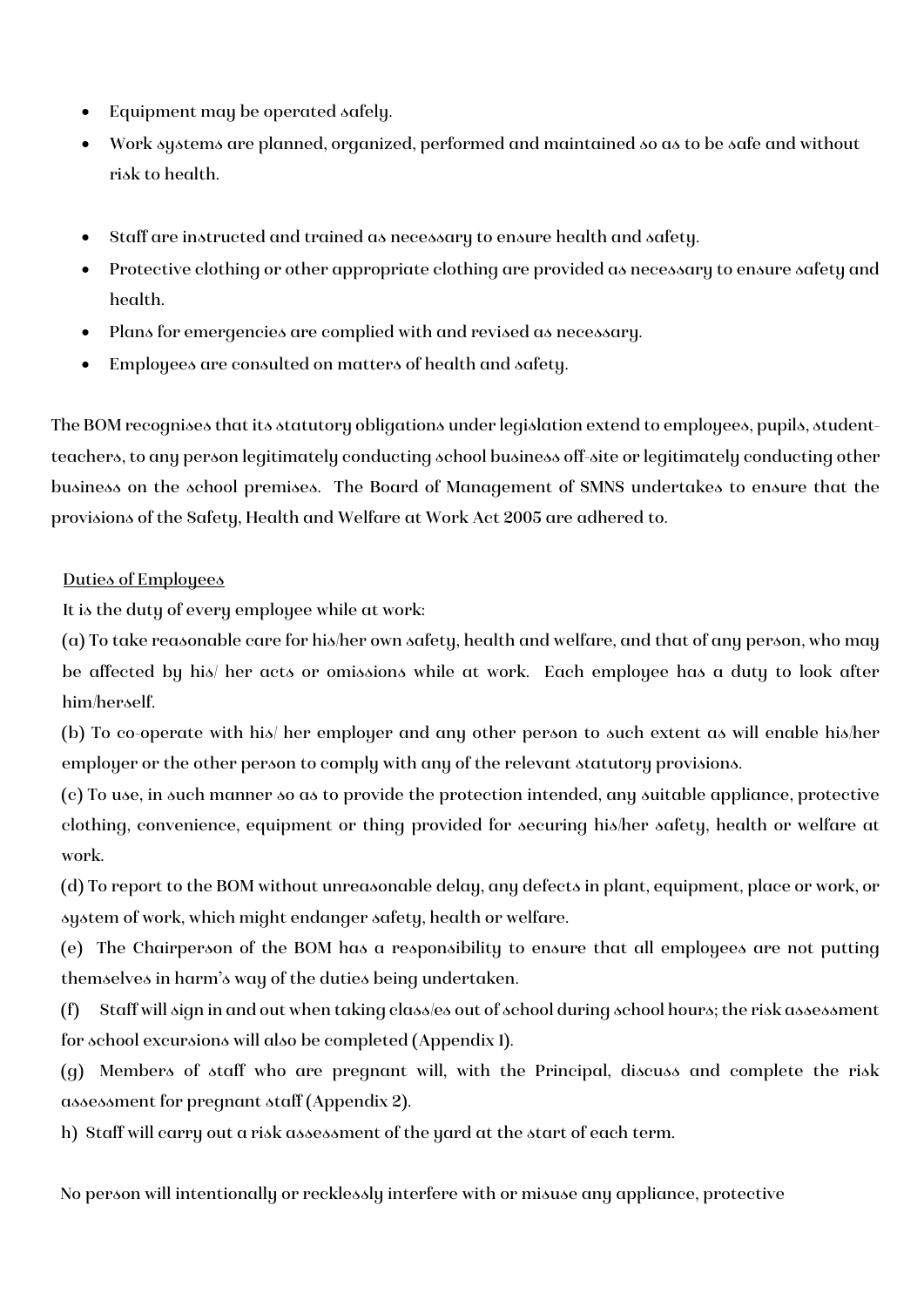clothing, convenience or other means or thing for securing safety, health or welfare at work. Employees using available facilities and equipment provided, must ensure that work practices. are performed in the safest manner possible.

### Role of the Safety Representative

The BOM will consider reasonable representations made by the safety representative on behalf of the staff. Maria Robinson is the current Safety Representative and each term she reminds staff to report issues to her directly.

### Consultation and Information

It is the policy of the BOM, or the BOM representative, to consult with staff in an annual review of risk assessments at the beginning of each school year. A copy of the safety statement is made available to all staff via e mail at the beginning of the school year.

Health, Safety and Welfare at work will be considered in any future staff training and development.

The Health & Safety Statement is displayed in a public place in the school. All staff members will be asked to read the Health & Safety Statement at the start of each school year and this will be recorded and dated. All work experience students and long term substitutes will be asked to read the Health and Safety Statement before commencing their role in our school. This will also be recorded (Appendix 3).

### Hazards

Hazards shall be divided into two categories. Those which can be rectified, will be dealt with as a matter of urgency. Those that cannot, will be clearly indicated and appropriate procedures listed beside them. All hazards shall be eliminated in so far as resources and circumstances allow.

### **Fire**

(i) The Board ensures that an adequate supply of fire extinguishers, suitable for the type of fires likely to occur in each area, is available, identified and regularly serviced by authorised and qualified persons. Each fire extinguisher has instructions for its use.

- (ii) The Principal ensures that fire drills take place at least once per term.
- (iii) Signs are clearly visible to ensure that visitors are aware of exit doors and routes.

(iv) All doors, corridors, and exits are kept clear of obstruction and are able to be opened at all times from within the building. Each teacher, who has an exit in the classroom, must ensure it is kept clear. Back and main doors must be free of obstruction.

- (v) The assembly point is in the yard.
- (vi) All electrical devices should be left unplugged, when unattended for lengthy periods and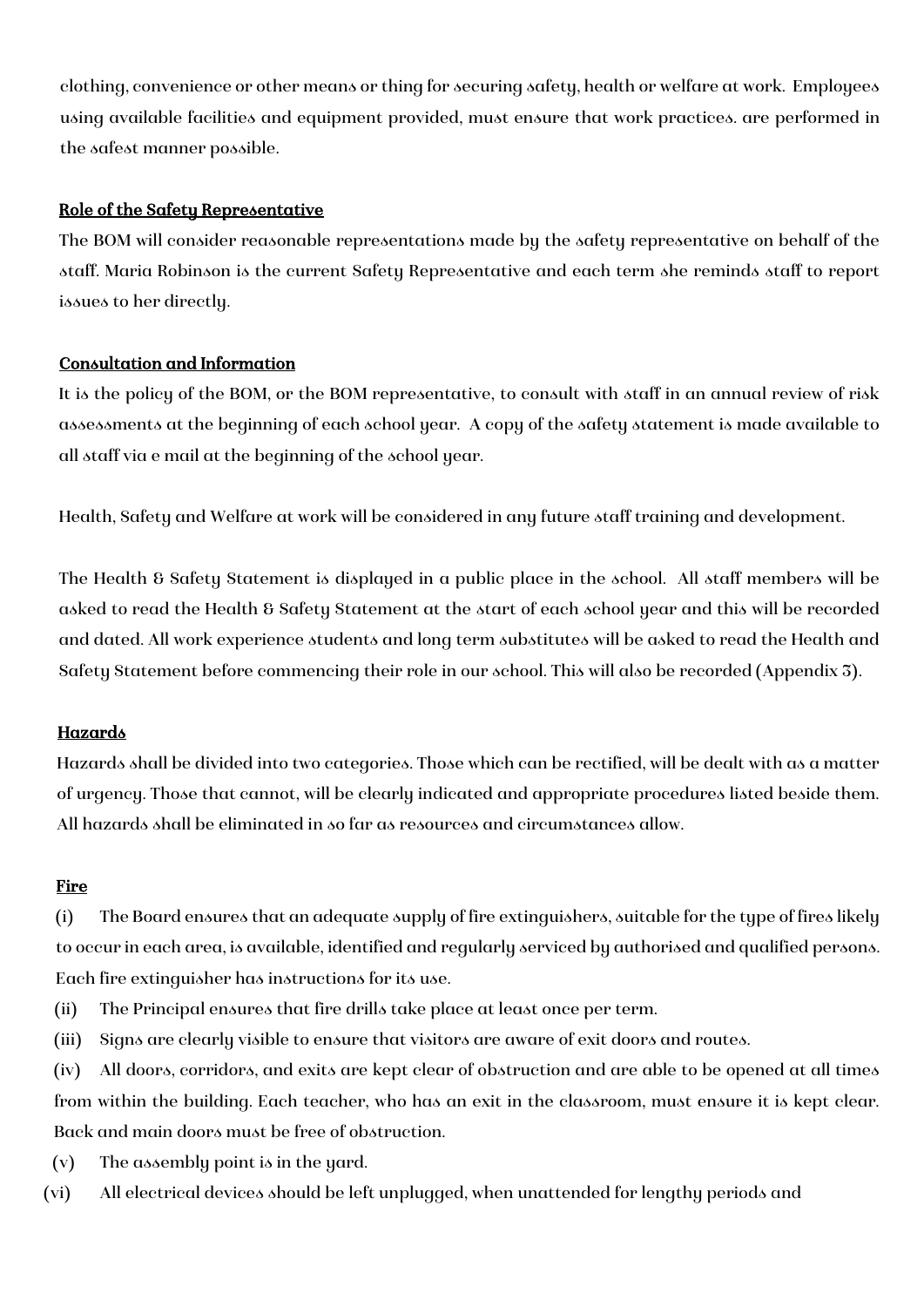when the building is empty, where practical. Teachers are responsible for their own classrooms. The Principal and the school secretary are responsible for their offices. The general kitchen area is each staff members' responsibility.

- (vii) Any recommendations made by a Fire Officer in addition to these provisions will be implemented.
- (viii) An outline of the fire escape plan is contained in the Critical Incident policy

# Risk Assessment

The following hazards (in so much as can be identified) are considered by the BOM to be a source of potential danger and are brought to the attention of all concerned.

- 1. Wet corridors
- 2. Trailing leads
- 3. Computers
- 4. Guillotine
- 5. Projectors
- 6. Fuse Board
- 7. Electrical appliances
- 8. External gas boiler
- 9. Ladders
- 10. Surface of school yard
- 11. Protruding units and fittings
- 12. External stores (to be kept locked)
- 13. Icy surfaces on a cold day
- 14. Ramp entering the school when wet/icy or when wet leaves have gathered
- 15. P.E.T testing is carried out year on the necessary appliances

To minimise risks from these sources, the following safety/ protective measures must be adhered to (see 'duties of employee' above):

(a) All equipment is to be used in strict accordance with the manufacturer's instructions and recommendations.

(b) Where applicable the Board will ensure that members of staff are instructed in the correct use of plant, machinery and equipment.

(c) Operation of equipment is restricted to those members of the staff whose job function includes running, maintaining, cleaning and monitoring particular items of plant in the course of their normal duties.

(d) Before engaging a contractor, the Principal/ or BoM will send a copy of this Safety Statement to them. Any other contractors entering the school must be shown a copy of the school's Health & Safety Statement and must adhere to its provisions. Contractors working onsite must sign in and out.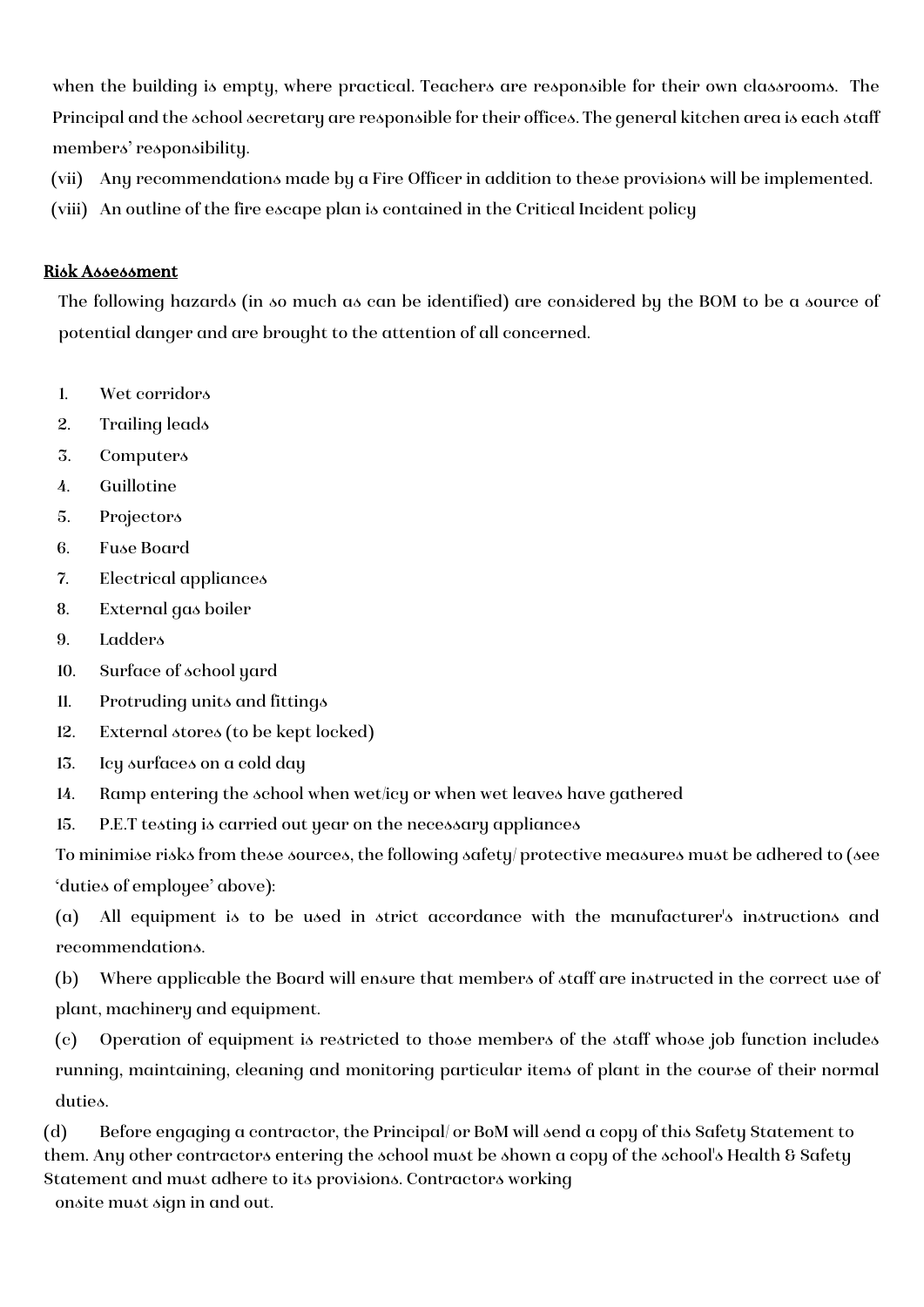(e) All items of electrical equipment are fitted with adequate safeguards.

(f) Precautionary notices, in respect of safety matters are displayed at relevant points.

(g) Ladders must be used with another person's assistance.

(h) Staff will avoid use of glass bottles by pupils, where possible. Remove broken glass immediately on discovery.

(i) The Board will check that floors are clean, even, non-slip and splinter-proof.

(j) The staff will ensure that PE equipment is stacked securely and positioned so as not to cause a hazard.

(k) All personnel check that all PE and other mats are in good condition and not presenting trip hazards.

(i) There is an on-going inspection of furniture, floors, apparatus, equipment and fittings by staff. Any faults are reported on Aladdin, which is accessed daily.

(m) The staff check that wooden beams, benches, etc. are free from splinters and generally sound.

(n) A caretaker or other person designated by the BOM, checks that there are no uneven, broken or cracked paving slabs.

(o) The BOM's representative with the caretaker, checks that roofs, guttering, drain pipes, etc. are sound and well-maintained as far as can be seen.

(p) Staff check that manholes are safe.

(q) Staff check that all play areas, are kept clean and free from glass before use.

(r) The BOM checks that outside lighting works and is sufficient.

(s) The caretaker ensures that all building materials, caretakers' maintenance equipment, external stores, etc. are stored securely.

(t) The staff checks that refuse is removed from the building and is carefully stored outside in a location likely to minimise damage in the event that it should catch fire.

(u) The In School Management team carry out a yard risk assessment once per term and as the need arises (Appendix 4).

\*A detailed Risk Assessment in relation to COVID 19 has been undertaken by staff and approved by the BOM. This should be viewed in conjunction with the Health and Safety Statement.

### Constant Hazards

# Machinery, Kitchen Equipment, Electrical Appliances

It is the policy of the BOM that machinery, kitchen equipment and electrical appliances are to be used only by competent and authorised persons. Such appliances and equipment are visually checked at each use.

### Electrical Appliances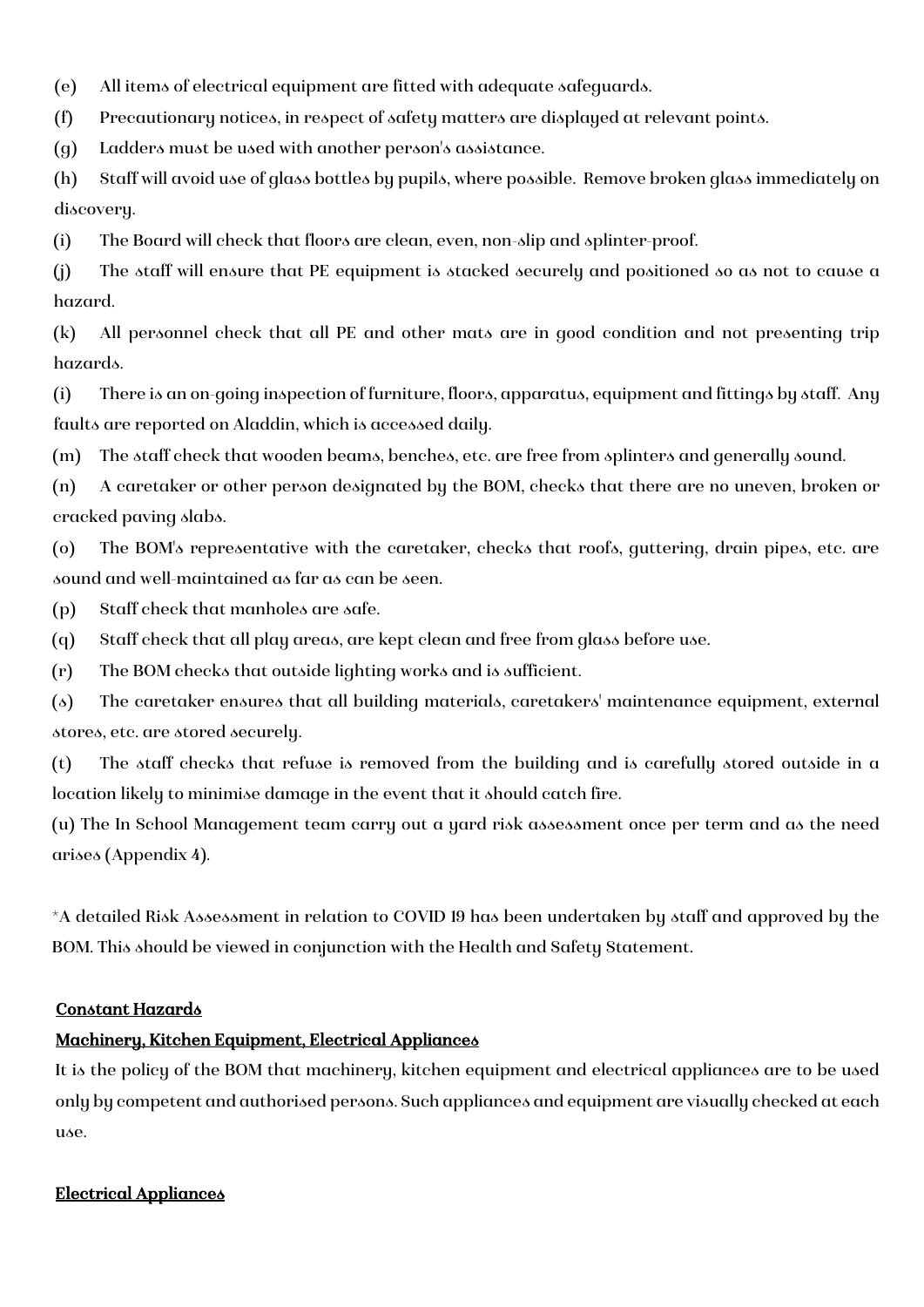Arrangements will be made for any appliances in need of servicing, to be checked on a regular basis. Before using any appliance, the user should check that:

- All safety guards which are a normal part of the appliance are in working order
- Power supply cables/leads are intact and free of cuts or abrasions.
- Suitable undamaged fused plug tops are used.

Unplug leads of appliances when not in use.

#### Chemicals

It is the policy of the Board that all chemicals, photocopier toner, detergents, etc be stored in clearly identifiable containers bearing instructions and precautions for their use. These are kept in a closed cupboard and, where needed, protection is provided to be used when handling them.

#### Highly Polished Floors

Every attempt will be made to avoid the creation of slippery surfaces. Floors are washed, as far as is possible, after school hours to minimise the danger of slipping. Where floors are wet, warning signs regarding wet floors, should be used where practicable. Attention is drawn to the possibility of outside surfaces being affected by rain in wet weather, wet leaves and frost in cold weather. Where possible staff and pupils shall be reminded to use handrails when going up or down ramps.

#### Smoking

The entire school premises, both indoors and outdoors, is deemed a non-smoking premises to avoid any hazard of passive smoking and fire.

#### Broken Glass

Staff are asked to carefully remove broken glass. Class teachers should ensure that children are instructed to report broken glass to a teacher and are warned never to pick up broken glass or foreign items they may find on the yard.

### Visual Display Units

The advice contained in the Health & Safety Authority's (HAS) guidelines on the safe operation of visual display units is followed. Any up-to-date information regarding hazards relating to the use of VDUs will be studied and recommendations and directives implemented.

#### Infectious Diseases

It is the policy of the BOM that all infectious diseases shall be notified and steps taken to ensure the safety of staff and students against all such diseases. The BOM will endeavour to minimize the risk by adherence to sound principles of cleanliness, hygiene and disinfection, and have provided disposable gloves for use in all First Aid applications, cleaning tasks, etc. Toilets and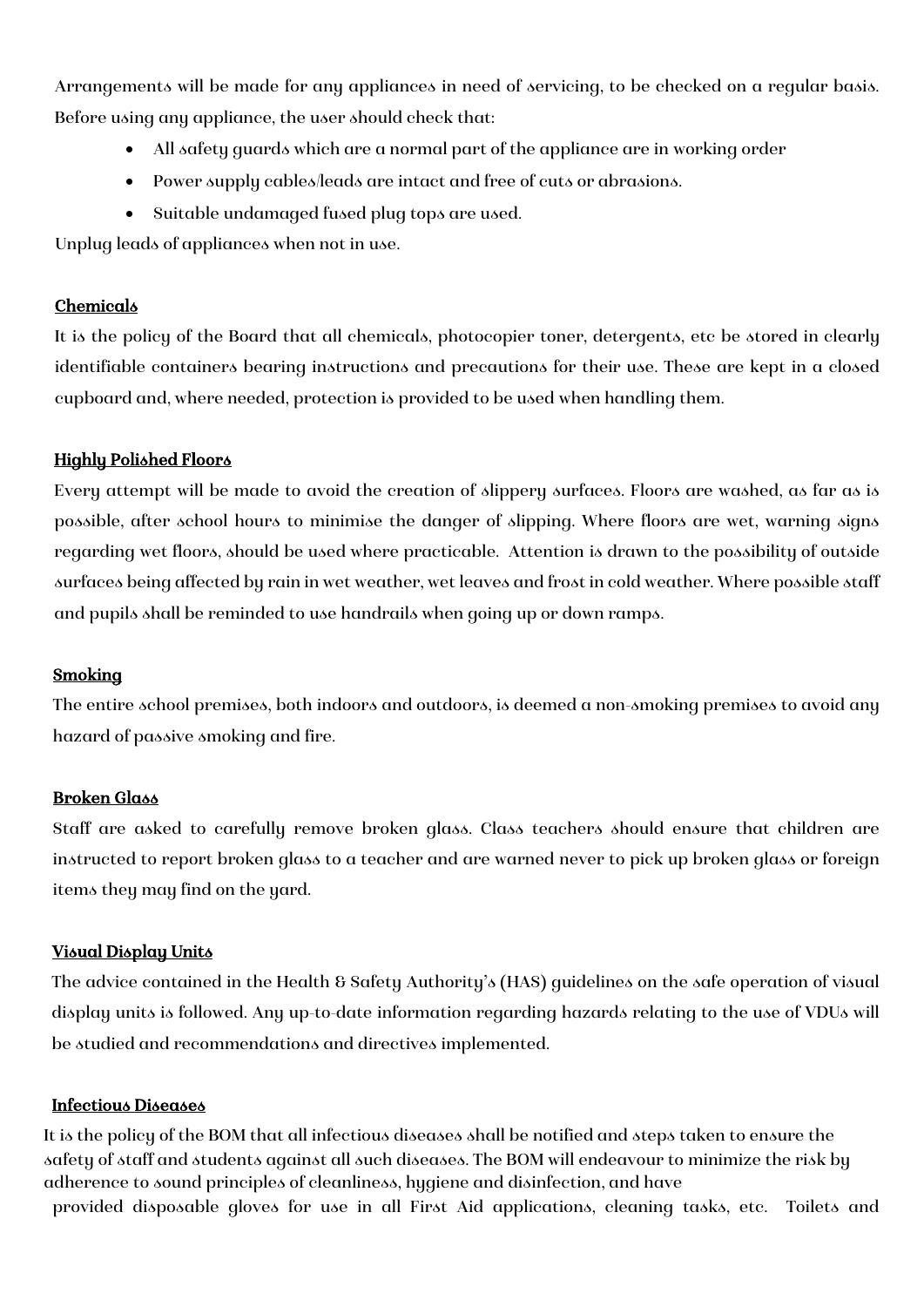washrooms are provided at all times with a facility for the safe disposal of waste.

Specific procedures are in place at present due to COVID 19. The school are guided in this area by the HSE and the Department of Education. An internal cleaning checklist is in operation to minimize the risk of contaminated surfaces causing infection. An external cleaning checklist is place for all external touchpoints e.g. key pads, door handles etc. Additional measures have been put in place by the board of management which include regular handwashing by all staff and pupils along with the regular use of hand sanitizing units. In the classroom staff maintain their work area and sanitize regularly. Dunk bins are in operation to disinfect items of frequent use by the pupils.

#### First Aid

All staff are currently first aid trained. This will be due for renewal in November 2021. Two staff members have completed specific Covid 19 First Aid Training.

The first aid box is located in the shelter shed and a smaller version is available in each classroom. Contacts for the school doctor and emergency services are to be found in this policy. A dedicated Wellness Room has been established and a list of parent contact details along with GP details for each child is available there.

- (1) All incidents, no matter how trivial and whether to employees or to students or to members of the public, must be reported immediately to the member of staff on duty and/or the Principal. This is necessary to monitor the progress of safety standards and to ensure that the proper medical attention is given where required. The staff member on duty keeps an Accident Report File, recording all accidents and incidents.
- (2) A yearly review of use by dates is carried out on medical supplies

The Principal will see that there will be maintained in the school, a properly equipped First Aid Box available to staff at all times containing:

- Sticking plasters
- Cotton bandage/gauze
- PPE (apron, masks)
- First Aid Spray (anti-bacterial, anti-viral, anti-fungal)
- Non-woven triangular bandage
- Skin closure strips
- Instant cold pack
- Adhesive surgical dressing
- Roll of plastic bags
- Disposable gloves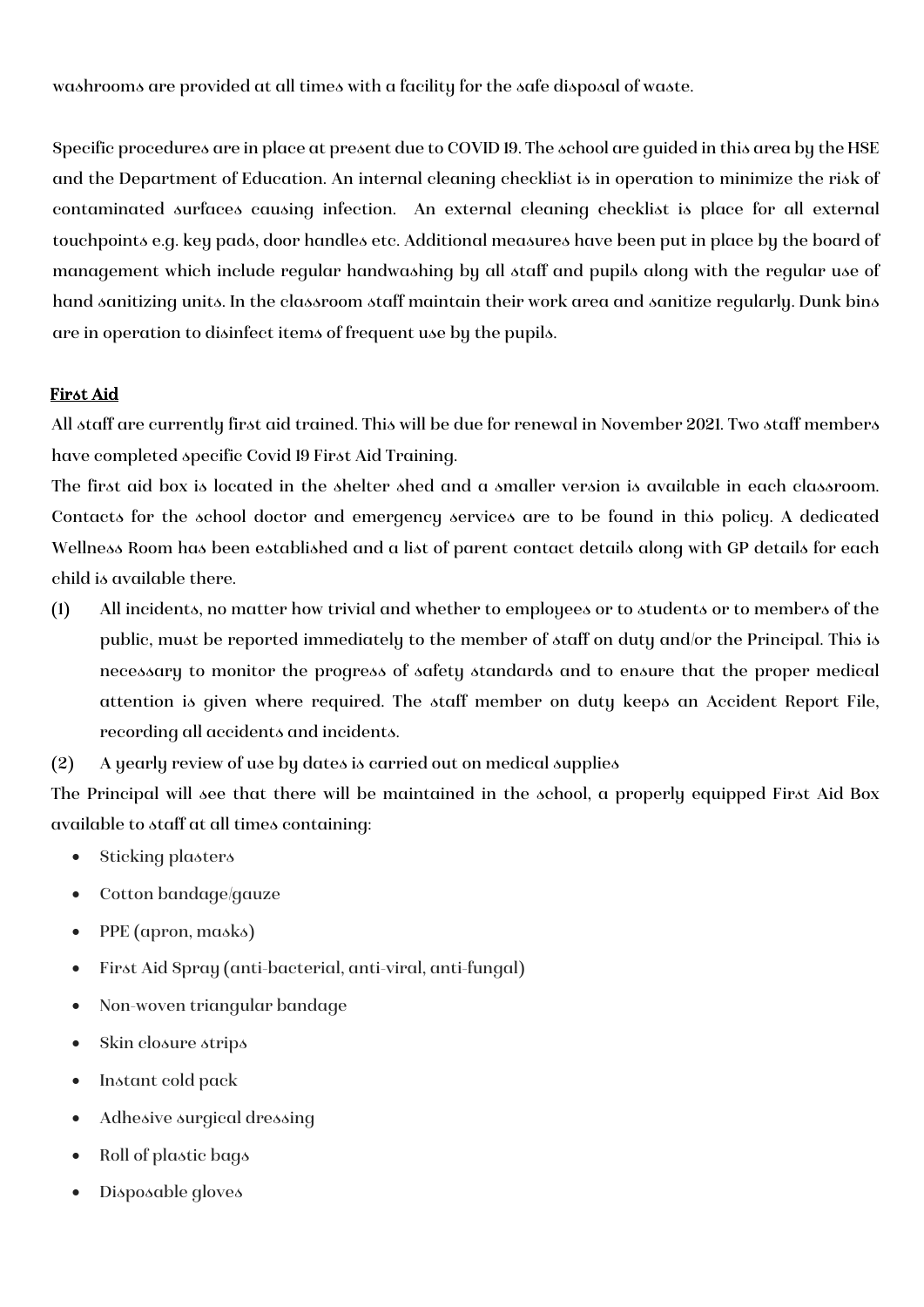- Adhesive surgical dressing
- Medistrips (skin closure strips)
- Antiseptic spray
- Silk tape
- Normasol (sterile topical irrigation solution)
- Antiseptic wipes
- Scissors
- Savlon antiseptic wash

Disposable gloves must be used at all times in administering First Aid. PPE will also be worn.

(The school will follow Guidelines as outlined in the Critical Incident policy.)

A high standard of hygiene must be achieved at all times. Adequate facilities for waste disposal are available. An adequate supply of hot and cold water, towels and soap and sanitary disposal facilities are available.

### Staff Facilities

Tea and lunch breaks are taken in either the classroom (when the teacher is on out/inside supervision duty) or in the Staff Room. During Covid 19 two kitchens are in use. No more than two staff members will be in the kitchen at any given time. Staff will clean and disinfect after each use.

Members of staff are reminded that:

(a) A person, who is under medical supervision or on prescribed medication and who has been certified fit for work, should notify the school of any known side effect or temporary physical disabilities, which could hinder their work performance and which may be a danger to either themselves or their fellow workers. The school will arrange or assign appropriate tasks for the person to carry out in the interim.

(b) Staff members are not allowed to attend the premises or carry out duties whilst under the influence of illicit drugs or alcohol.

(c) Members of staff will be required to sign a declaration stating that they do not have Covid-19 symptoms. Members of staff who display any symptoms of illness must not attend work.

### Contractors & Access To School

Anyone entering the school premises must:

• identify themselves to a member of staff before gaining admittance to the school and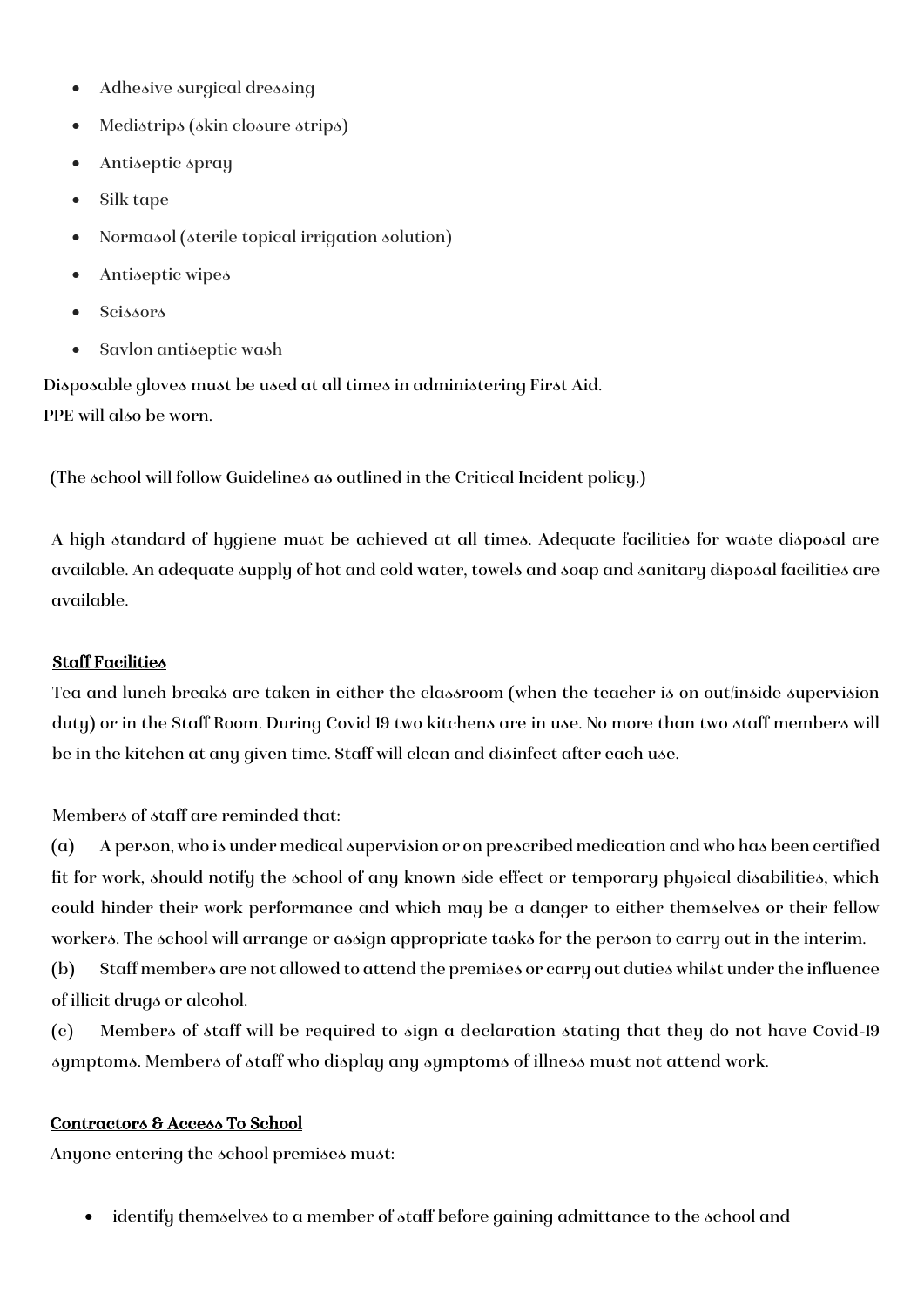• provide a copy of their current schedule of insurance.

• 'Visitors' to the school must follow certain protocols as laid out in 'Risk Assessment Covid-19' Any contractor must make direct contact with the Principal, before initiating any work on the premises and be shown a copy of the Health & Safety statement applying to the school and must agree to its provisions. While work is in progress, noise shall be avoided wherever possible during school hours. The contractor and his work team shall not create any hazard, permanent or temporary, without informing the Principal and shall mark such hazard with suitable protection or at least with warning signs.

### Contact Phone Numbers

| <b>Emergency Services</b>  | 999/112     |
|----------------------------|-------------|
| Mid-West Regional Hospital | 061-301111  |
| School Doctor - Dr. Hanley | 061-314810  |
| Roxboro Garda Station      | 061-419555  |
| Henry St Garda Station     | 061-212400  |
| <b>ESB</b>                 | 061-414592  |
| <b>HSE</b> Live            | 1850 241850 |

### Review of this Health and Safety Statement

This statement shall be regularly revised by the Board of Management of St Michael's NS in accordance with experience and the requirements of the Safety, Health and Welfare at Work Act 2005 and the Health and Safety Authority.

The Health and Safety Statement is also made available to all staff, who have been forwarded a copy and requested to read same.

Chairperson of BOM: Dean Niall Sloane

#### Date: 14<sup>th</sup> Sept 2020

(The Health & Safety Statement was prepared by representatives of the school community, in accordance with the Safety, Health and Welfare Act at Work Act 2005.)

| Health & Safety Representatives | <i>To be confirmed</i> | (BOM)   |
|---------------------------------|------------------------|---------|
|                                 | Maria Robinson         | (Staff) |

Please note: This plan is subject to change based on emerging needs.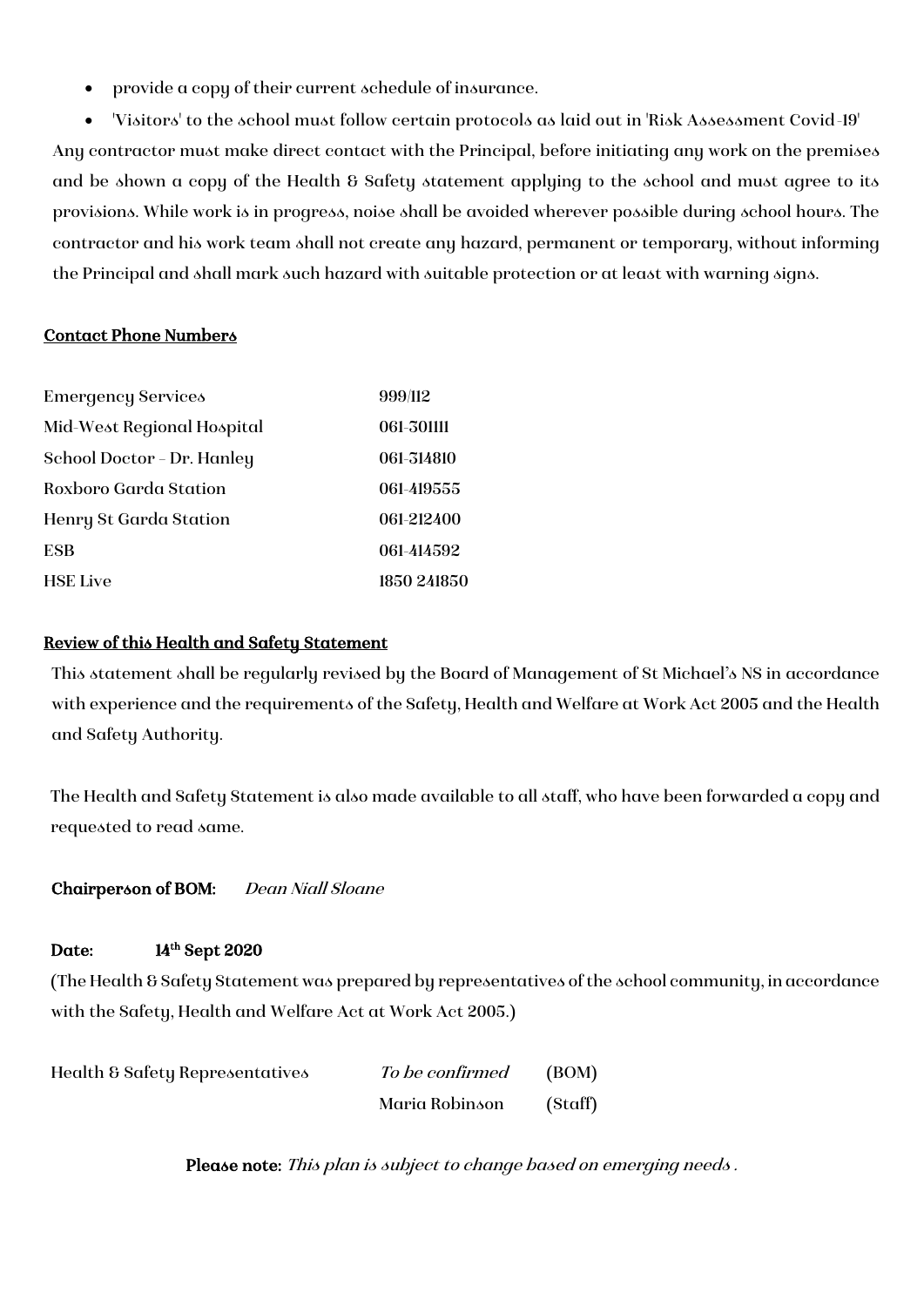#### Appendix 1 – pg 1 of 2

| Lead Person:        |                         | Reason for visit |  |
|---------------------|-------------------------|------------------|--|
| Accompanied by:     |                         | Swimming         |  |
| <b>Bus Operator</b> |                         | School tour      |  |
| Location:           |                         | Other            |  |
| Date:               | <b>Safety Ref. No.:</b> |                  |  |

#### Saint Michael's NS Safe System of Work for off-site school excursions

#### I have read & understood the School H&S Safety Statement Tick

### Before Leaving School the Following Must be in Place & in Date:

| Appropriate          | Charged                          | <b>Location Known</b><br>Personal |            | List of Children | <b>Check</b> |  |
|----------------------|----------------------------------|-----------------------------------|------------|------------------|--------------|--|
| <b>Garda Vetting</b> | <b>Mobile Phone</b>              | by School                         | Protective |                  | Forecast     |  |
|                      |                                  |                                   | Equipment  |                  |              |  |
| <b>PPE</b>           | Please tick/fill in the PPE used |                                   |            |                  |              |  |
| <b>High Vis</b>      | <b>Torch</b>                     |                                   |            |                  |              |  |
| jacket/Vest          |                                  |                                   |            |                  |              |  |

#### CHECK HAZARD CHART BEFORE PROCEEDING If it's not safe don't do it!

### Comment & hazards identified

On the back of this form is a list of potential hazards that may be encountered while off school grounds.

You are asked to tick if the hazard is present and give it a risk rating of high, medium or low.

### Hazards present (hazard Numbers identified)

Comment & additional hazards identified:

If an incident has occurred have you filled out the incident report form? (If Yes tick box)

 $Signal:$ 

#### Reviewed

l

| Date:   | Date:   | Date:   |
|---------|---------|---------|
| Person  | Person  | Person  |
| Comment | Comment | Comment |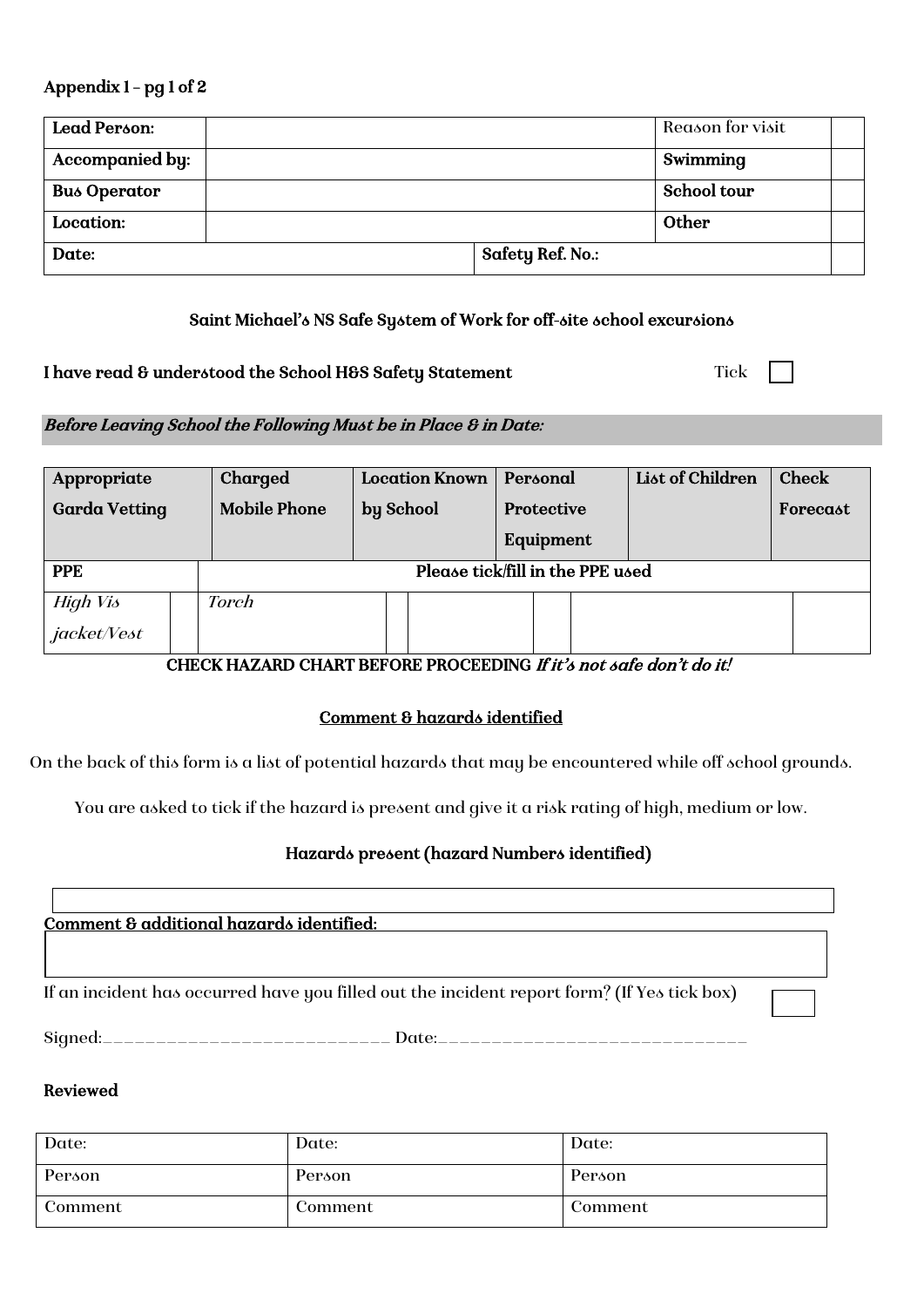# Appendix 1 - pg 2 of 2

| 1.                 | <b>Getting on</b> |                   | (a)Bus must         | $(b)$ Must        |                   |                    | (c) Keep back   |                        |             |              |  |
|--------------------|-------------------|-------------------|---------------------|-------------------|-------------------|--------------------|-----------------|------------------------|-------------|--------------|--|
|                    | and off bus       | Park in           |                     | alight/           |                   | from               |                 |                        |             |              |  |
|                    |                   |                   | Visible, clean      |                   | disembark         |                    | corners/blind   |                        |             |              |  |
|                    |                   | Area              |                     | onto              |                   | spots              |                 |                        |             |              |  |
|                    |                   |                   |                     |                   | footpath or       |                    |                 |                        |             |              |  |
|                    |                   |                   |                     | other             |                   |                    |                 |                        |             |              |  |
|                    |                   |                   |                     |                   | controlled        |                    |                 |                        |             |              |  |
|                    |                   |                   |                     | area              |                   |                    |                 |                        |             |              |  |
| 2.                 | <b>Walking on</b> |                   | (a) Teachers to     |                   |                   | (b) Walk on the    |                 | $(c)$ Beware of        | $(d)$ Use   |              |  |
|                    | the Public        |                   | Wear High           |                   |                   | right hand side    |                 | oncoming               |             | footpaths if |  |
|                    | Road              |                   | Visibility clothing |                   |                   |                    | traffic         |                        | available   |              |  |
| 3.                 | Crossing          |                   | (a) Teachers        | $(b)$ Cross       |                   |                    | (c) Children to | (d) Beware of          |             |              |  |
|                    | the Public        | to Wear           |                     | at                |                   | walk in pairs      |                 | oncoming               |             |              |  |
|                    | Road              | High              |                     |                   | pedestrian        |                    |                 | traffic                |             |              |  |
|                    |                   |                   | Visibility          | crossings         |                   |                    |                 |                        |             |              |  |
|                    |                   | clothing          |                     | where             |                   |                    |                 |                        |             |              |  |
|                    |                   |                   |                     | available         |                   |                    |                 |                        |             |              |  |
| $\boldsymbol{4}$ . | Slippery/Wet      |                   |                     | (a) Wear Suitable |                   | $(b)$ Keep         |                 | (C) Avoid Worst Areas  |             |              |  |
|                    | Uneven Surfaces   |                   | Footwear            |                   | <b>Hands Free</b> |                    |                 |                        |             |              |  |
| 5.                 | Dogs              |                   | $(a)$ Avoid         |                   |                   |                    |                 |                        |             |              |  |
|                    |                   |                   | Close Contact       |                   |                   |                    |                 |                        |             |              |  |
|                    |                   |                   | by children         |                   |                   |                    |                 |                        |             |              |  |
| 6.                 | <b>Running in</b> |                   | $(a)$ <i>Ensure</i> |                   | (b) Make sure     |                    |                 | $\big( c \big)$ Ensure | $(d)$ Don't |              |  |
|                    | the Park          |                   | that children       |                   | children know     |                    |                 | that children          | stand       |              |  |
|                    |                   |                   | are in sight at     |                   |                   | where teachers are |                 | are in pairs           |             | behind when  |  |
|                    |                   |                   | all times           |                   | to stand.         |                    |                 |                        |             | reversing    |  |
| 7.                 | Aggressive        |                   | (a) Don't get into  |                   |                   | (b) Request        |                 | (c) Contact            |             |              |  |
|                    | members of        | an argument leave |                     | Garda             |                   | school             |                 |                        |             |              |  |
|                    | the public        |                   |                     |                   | Presence if       |                    |                 | secretary              |             |              |  |
|                    |                   |                   |                     |                   | required          |                    |                 | before and             |             |              |  |
|                    |                   |                   |                     |                   |                   |                    |                 | after visit.           |             |              |  |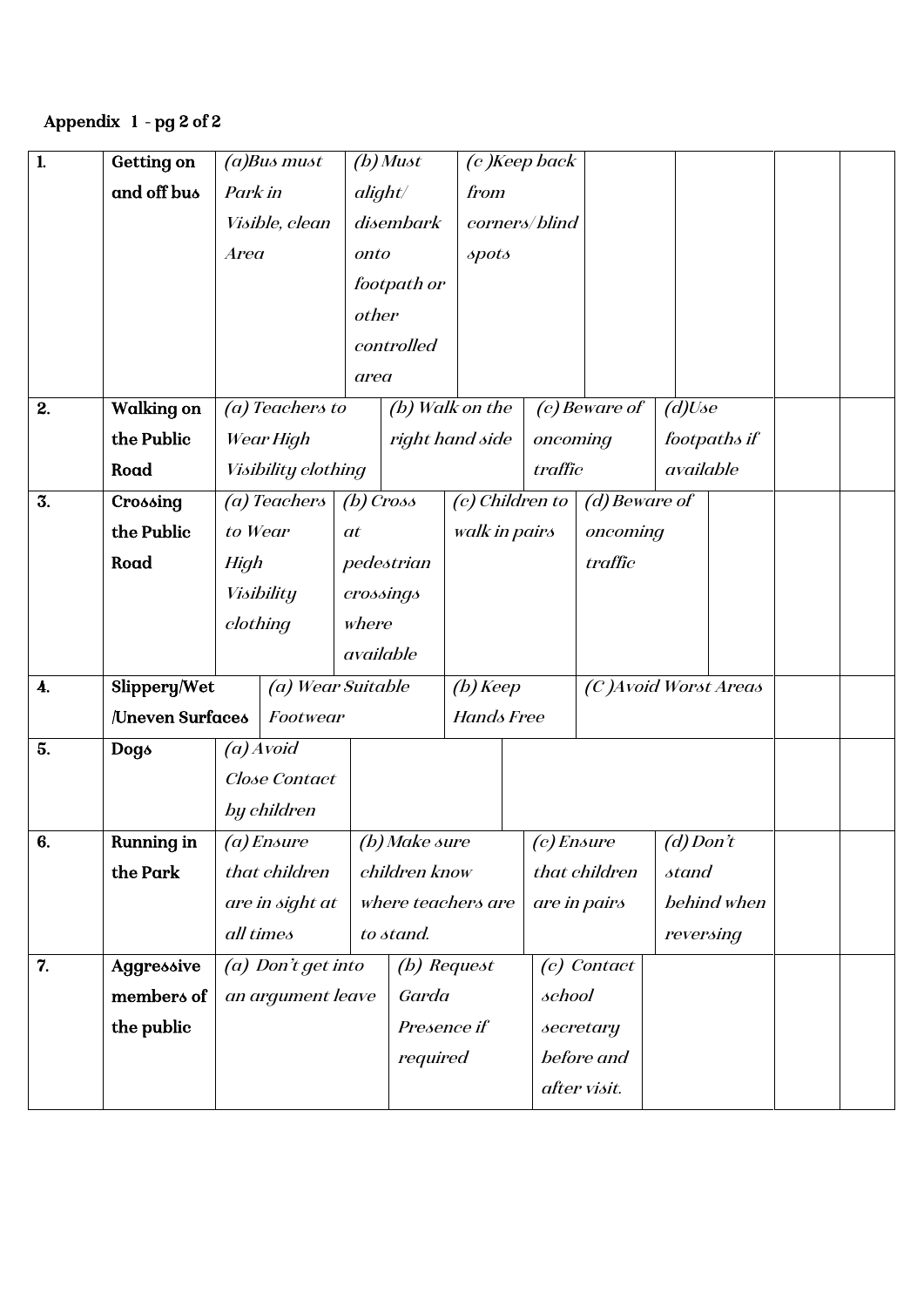# Appendix 2 - Risk Assessment for Pregnant Staff

This risk assessment should be discussed by the pregnant member of staff and Principal:

| Name                  |                                                                       |
|-----------------------|-----------------------------------------------------------------------|
| Position in School    |                                                                       |
| Have you been         |                                                                       |
| certified pregnant?   |                                                                       |
| Have you notified the |                                                                       |
| Principal?            |                                                                       |
| Expected date of      |                                                                       |
| delivery              |                                                                       |
| (EDD)                 |                                                                       |
| Date of risk          |                                                                       |
| assessment            |                                                                       |
|                       | Are there recommendations made by Doctor, Midwife and/or Consultant:- |
|                       |                                                                       |

Has the pregnant woman checked if she is immune to the rubella virus, chickenpox, measles or Slapped Cheek disease (Parvovirus)? • Rubella (measles) Yes No • Chickenpox Yes No • Slapped cheek disease Yes No • Other (specify) (For more information on diseases refer to the Health Protection Agency Guidance on Communicable Disease and Infection Control in Schools and Nurseries or to the Safetynet

document on Infectious Control Guidance).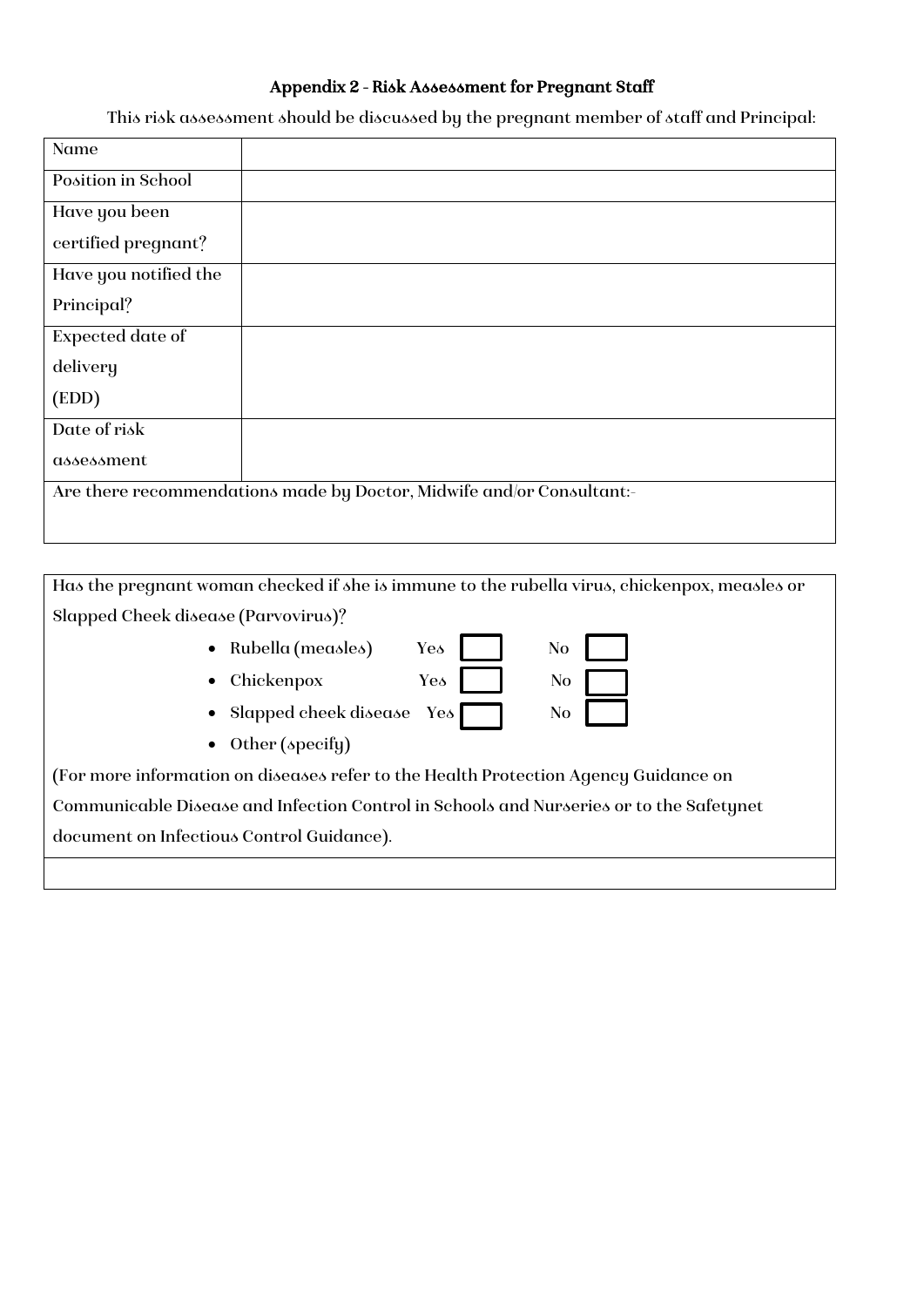| Have risks associated with farm or zoo visits (in particular, contact with sheep) been assessed?                          |                   |                |
|---------------------------------------------------------------------------------------------------------------------------|-------------------|----------------|
| Are there infection risks in tasks which may be carried out eg: clearing up body fluids or disposing of<br>used syringes? |                   |                |
| Have particular risks associated with the teaching of PE been addressed?                                                  |                   |                |
| Have risks associated with crowded corridors been addressed?                                                              |                   |                |
| Movement and posture                                                                                                      |                   |                |
| Does the job involve awkward twisting or stretching? Yes                                                                  | No                |                |
| Does the woman have to stand for long periods of time                                                                     |                   |                |
| without a break?                                                                                                          | $N_{\Phi}$<br>Yes |                |
| Does the woman have to sit for long periods of time                                                                       |                   |                |
| without a break?                                                                                                          | $\Box$ o<br>Yes   |                |
| Are there space restrictions (eg: working behind a desk)?<br>N <sub>o</sub><br>Yes<br>$\mathbf{I}$                        |                   |                |
| If so, will these cause more restricted movement as the pregnancy develops? Yes                                           |                   | N <sub>o</sub> |
| If yes to any of the above, what measures can be taken to prevent problems:                                               |                   |                |
|                                                                                                                           |                   |                |
| Manual Handling                                                                                                           |                   |                |
| Does the job involve twisting, stooping or stretching to lift objects?                                                    |                   |                |
| $\Box$ No<br>Yes                                                                                                          |                   |                |
| Does the job involve the lifting, pushing or pulling of heavy loads?                                                      |                   |                |
| $\Box$ No<br>Yes                                                                                                          |                   |                |
| Does the job involve rapid repetitive lifting (even of lighter objects)?                                                  |                   |                |
| $\Box$ No<br>Yes                                                                                                          |                   |                |
| Does the job involve lifting objects that are difficult to grasp or                                                       |                   |                |
| awkward to hold? Yes<br>l No                                                                                              |                   |                |
| If yes to any of the above, what measures can be taken to prevent problems:                                               |                   |                |
| <b>Working Time</b>                                                                                                       |                   |                |
| Is the woman expected to work long hours or overtime? Yes                                                                 | N <sub>0</sub>    |                |
| Does the work involve very early starts or late finishes? Yes $\Box$                                                      |                   | No             |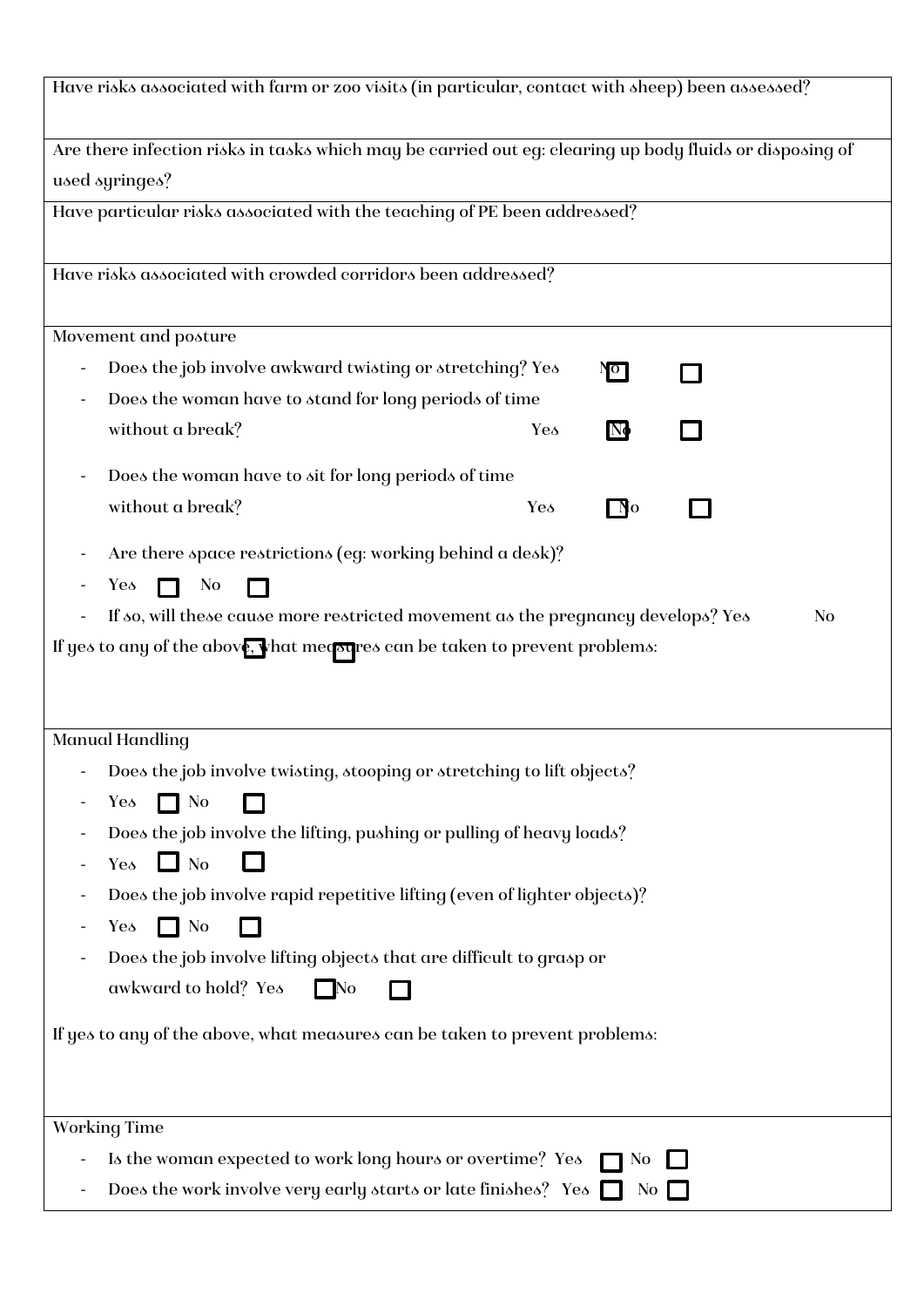| If yes to any of the above, what measures can be taken to prevent problems:                                                                                             |
|-------------------------------------------------------------------------------------------------------------------------------------------------------------------------|
| Does the woman have some flexibility or choice over her                                                                                                                 |
| working hours?<br>$Yes \mid \mid$<br>$\overline{N_{0}}$ $\Box$                                                                                                          |
| If not, what measures can be taken to prevent problems:                                                                                                                 |
| <b>Work-related Stress</b>                                                                                                                                              |
| Are there any tasks which are known to be particularly stressful, eg: dealing with potentially                                                                          |
| irate adults or pupils with violent or aggressive behaviour?                                                                                                            |
| If so, what measures can be taken to prevent problems:<br>Are colleagues, BOM and ISM team supportive toward the                                                        |
| $\overline{\text{No}}$ $\Box$<br>Yes<br>woman?                                                                                                                          |
| Is the woman aware of what to do if she feels she is being                                                                                                              |
| N <sub>0</sub><br>bullied or victimised?<br>Yes<br>Has the individual risk assessment taken into account any                                                            |
| $\overline{N_{0}}$ L<br>Yes<br>concerns the woman has about her own pregnancy?<br>If no to any of the above, what measures can be taken to prevent or deal with issues: |
| Extremes of cold or heat                                                                                                                                                |
| Does the work involve exposure to temperatures that are                                                                                                                 |
| uncomfortably cold (below 16°C) or uncomfortably hot (above 27°C) Yes $\Box$ No $\Box$<br>Is the worker exposed to cold draughts even when the average                  |
| $Y_{es}$ $\Box$ $N_0$ $\Box$<br>temperature is acceptable?<br>If yes to any of the above, what measures can be taken to prevent problems:                               |
| Yes $\Box$ No $\Box$<br>Is room temperature and ventilation effective?                                                                                                  |
| Are there arrangements for sufficient breaks and access                                                                                                                 |
| $Y_{\text{e}}$ $\Box$ N <sub>0</sub> l<br>to hot or cold drinks?                                                                                                        |
| Welfare Issues                                                                                                                                                          |
| Is there somewhere quiet for the pregnant woman to rest?<br>Yes<br>NQ                                                                                                   |
| Are new or expectant mothers provided easy access to toilets                                                                                                            |
| and allowed sufficient breaks where needed?<br>Yes<br>No                                                                                                                |
| (If necessary measures should be put in place to ensure that                                                                                                            |
| new and expectant mothers can leave their workstations at                                                                                                               |
| short notice eg to use bathroom)                                                                                                                                        |
| Is there a clean, private area to express milk?<br>Yes<br>l No                                                                                                          |
| Is there somewhere safe to store expressed milk?<br>$\mathsf{L}$ No<br>Yes<br>$\overline{\phantom{a}}$                                                                  |
| If no to any of the above, what measures can be taken:                                                                                                                  |
| Signed: ____________________________ (Member of Staff)                                                                                                                  |
|                                                                                                                                                                         |

Signed: \_\_\_\_\_\_\_\_\_\_\_\_\_\_\_\_\_\_\_\_\_\_\_ (Principal)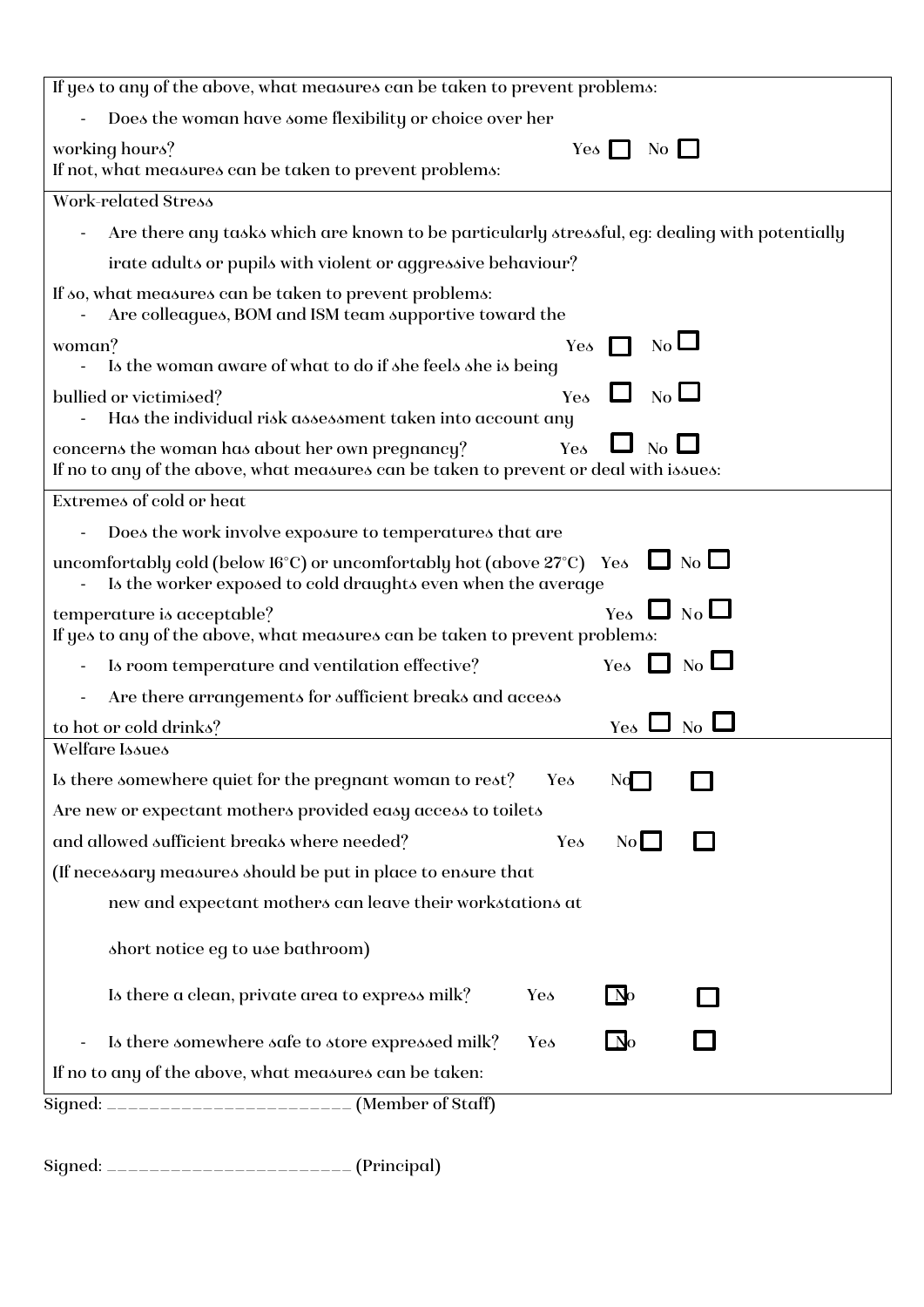# Appendix 3

I can confirm that I have read the Health and Safety statement of Saint Michael's National School and I understand my role.

| Name in Block Capitals | Signature | Date |
|------------------------|-----------|------|
|                        |           |      |
|                        |           |      |
|                        |           |      |
|                        |           |      |
|                        |           |      |
|                        |           |      |
|                        |           |      |
|                        |           |      |
|                        |           |      |
|                        |           |      |
|                        |           |      |
|                        |           |      |
|                        |           |      |
|                        |           |      |
|                        |           |      |
|                        |           |      |
|                        |           |      |
|                        |           |      |
|                        |           |      |
|                        |           |      |
|                        |           |      |
|                        |           |      |
|                        |           |      |
|                        |           |      |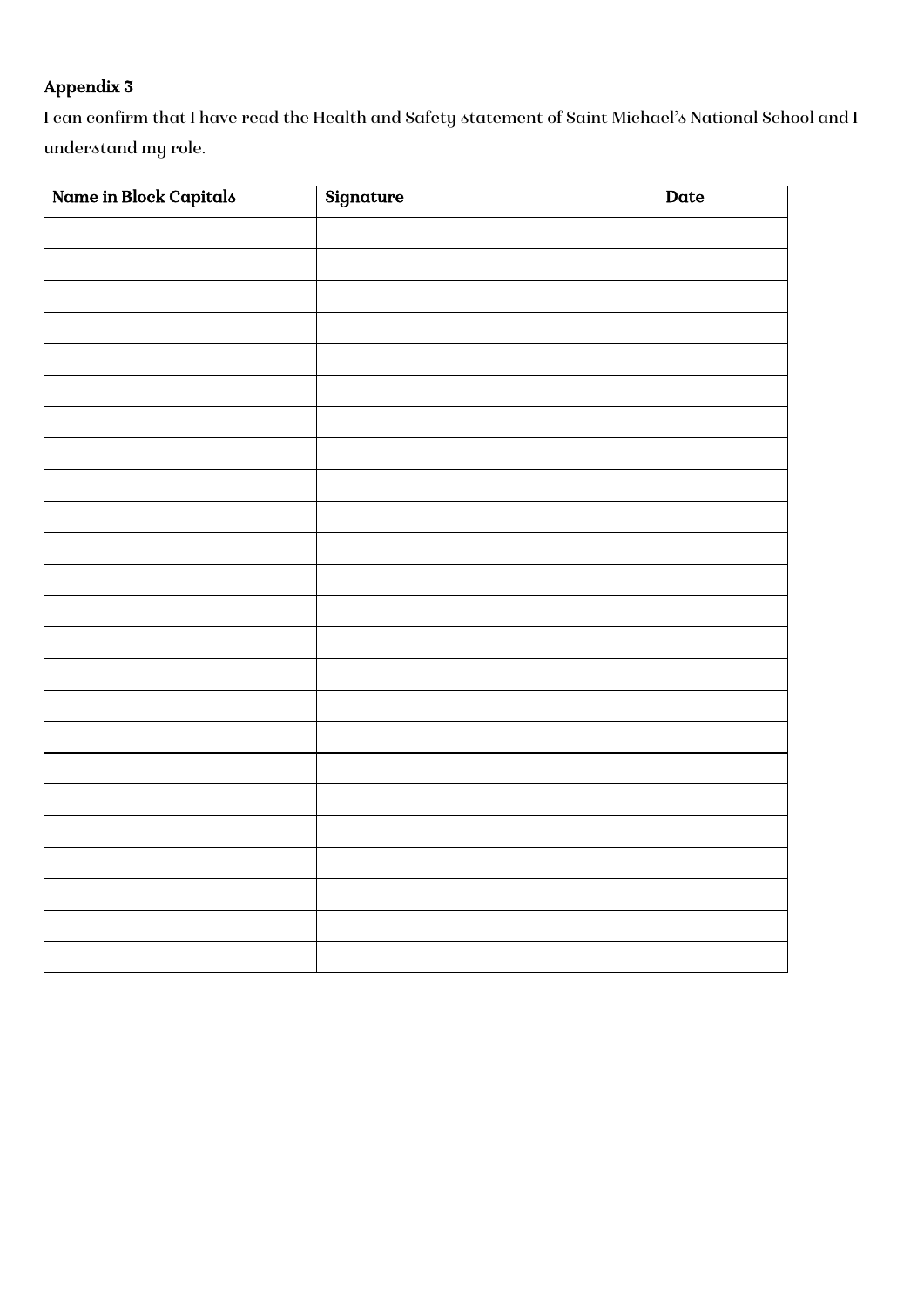| Hazards  | Is the | What   | Risk       | Controls                   | Is this | Action / to do              | Person               | Signature   |
|----------|--------|--------|------------|----------------------------|---------|-----------------------------|----------------------|-------------|
|          | hazard | is the | rating     | (when all                  | contro  | liot/                       | responsibl           | and date    |
|          | presen | risk?  | $H$ – high | controls are               | l in    | outstanding                 | $\mathbf e$          | when        |
|          | t      |        | $M -$      | in place will              | place?  | controls                    |                      | action      |
|          |        |        | medium     | risk be                    |         |                             |                      | complete    |
|          |        |        | $L - low$  | reduced?)                  |         |                             |                      | $\mathbf d$ |
| Slips,   | Yes    | Injury | Low        | Students                   | Yes     | Pebble<br>$\bullet$         | Staff                |             |
| trips,   |        |        |            | and staff                  |         | dash                        | supervision          |             |
| falls    |        |        |            | informed of                |         | at side                     | and pupil            |             |
|          |        |        |            | established<br>school code |         | of<br>shelter               | cooperatio           |             |
|          |        |        |            | of                         |         | shed                        | $\mathbf n$          |             |
|          |        |        |            | behaviour                  | Yes     | <b>Steps</b><br>$\bullet$   |                      |             |
|          |        |        |            | relevant to                |         | at the                      |                      |             |
|          |        |        |            | behaviour                  |         | front                       |                      |             |
|          |        |        |            | in                         |         | door                        |                      |             |
|          |        |        |            | playground                 | Yes     | <b>Steps</b><br>$\bullet$   | will look            |             |
|          |        |        |            |                            |         | at the                      | into                 |             |
|          |        |        |            | Playground                 |         | side                        | repairing            |             |
|          |        |        |            | supervision                |         | door                        | this                 |             |
|          |        |        |            | roster                     |         | <b>Bottlen</b><br>$\bullet$ |                      |             |
|          |        |        |            | established                |         | eck at                      |                      |             |
|          |        |        |            | and                        |         | side of                     |                      |             |
|          |        |        |            | implemente                 |         | shelter                     |                      |             |
|          |        |        |            | $\mathbf d$                |         | shed                        |                      |             |
|          |        |        |            | Condition of               |         | Protru<br>$\bullet$         |                      |             |
|          |        |        |            | playground                 |         | ding<br>rocks               |                      |             |
|          |        |        |            | inspected                  |         | on the                      |                      |             |
|          |        |        |            | $_{\rm by}$                |         | wall                        |                      |             |
|          |        |        |            | supervising                |         | Holes<br>$\bullet$          |                      |             |
|          |        |        |            | staff                      |         | in wall                     |                      |             |
|          |        |        |            | members                    |         | where                       |                      |             |
|          |        |        |            | Condition of               |         | stones                      | $\vert$ Staff        |             |
|          |        |        |            | entrance                   |         | have                        | supervision          |             |
|          |        |        |            | and exit to                |         | come                        | and pupil            |             |
|          |        |        |            | the                        |         | out                         | cooperatio           |             |
|          |        |        |            | playground                 |         | Cracke<br>$\bullet$         | n                    |             |
|          |        |        |            | for JI to 3rd              |         | d and                       |                      |             |
|          |        |        |            | Class                      |         | uneven<br>concre            |                      |             |
|          |        |        |            |                            |         | te/                         |                      |             |
|          |        |        |            |                            |         | tarmac                      |                      |             |
|          |        |        |            |                            |         | near                        |                      |             |
|          |        |        |            |                            |         | the                         |                      |             |
|          |        |        |            |                            |         | side of                     |                      |             |
|          |        |        |            |                            |         | PE                          |                      |             |
|          |        |        |            |                            |         | shed                        | <b>Builders</b>      |             |
|          | Yes    | Illnes | High       | Condition of               |         | while                       | working<br>here-this |             |
| Lack of  |        | s      |            | exit and                   |         | enterin                     | may be               |             |
| social   |        |        |            | entrance to                |         | g the                       | filled in -          |             |
| distanci |        |        |            | the<br>playground          |         | yard                        | check                |             |
|          |        |        |            |                            |         | area                        |                      |             |

APPENDIX 4 – Health and Safety Policy - Risk Assessment of Yard – September 2020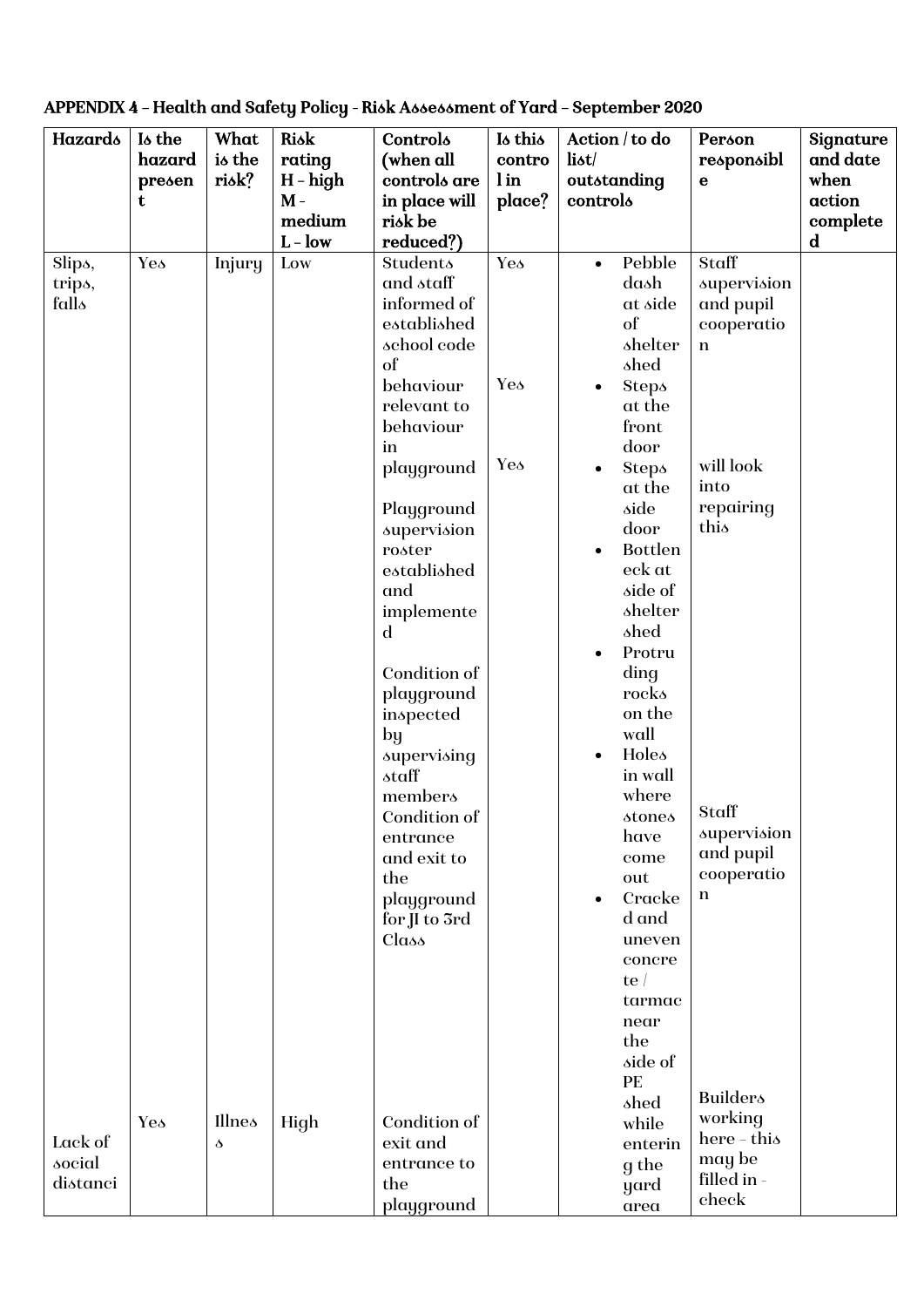| ng in |  | from fire     |           | and        |             |  |
|-------|--|---------------|-----------|------------|-------------|--|
| yard  |  | exit at back  |           | near       |             |  |
|       |  | of building   |           | the        | Staff       |  |
|       |  | to the yard   |           | shelter    | supervision |  |
|       |  | for 5th and   |           | shed       | and pupil   |  |
|       |  | 6th Class     | $\bullet$ | Loose      | cooperatio  |  |
|       |  | inspected     |           | plastic    | $\bf n$     |  |
|       |  |               |           |            |             |  |
|       |  | by            |           | covers     |             |  |
|       |  | supervising   |           | over       |             |  |
|       |  | staff         |           | gutter     |             |  |
|       |  | members       |           | by red     |             |  |
|       |  |               |           | wall       |             |  |
|       |  |               | $\bullet$ | Some       |             |  |
|       |  |               |           | uneven     |             |  |
|       |  |               |           | surfac     |             |  |
|       |  |               |           | es and     |             |  |
|       |  |               |           | some       |             |  |
|       |  |               |           | accum      |             |  |
|       |  |               |           | ulation    |             |  |
|       |  |               |           | of         |             |  |
|       |  |               |           | gravel     |             |  |
|       |  |               |           | in yard    |             |  |
|       |  |               |           | genera     |             |  |
|       |  |               |           | lly        |             |  |
|       |  | Staggered     |           | Some       |             |  |
|       |  | break times   |           | areas      |             |  |
|       |  | Teachers to   |           | in the     |             |  |
|       |  | train         |           |            |             |  |
|       |  |               |           | yard       |             |  |
|       |  | classes to:   |           | where      |             |  |
|       |  | - line up in  |           | mud        |             |  |
|       |  | pods, one     |           | accum      |             |  |
|       |  | metre         |           | ulates     |             |  |
|       |  | apart, using  |           | Sunken     |             |  |
|       |  | pillars at    |           | drain      |             |  |
|       |  | shelter       |           | x2         |             |  |
|       |  | shed and      |           | (soccer    |             |  |
|       |  | poles in      |           |            |             |  |
|       |  | yard as       |           | basket     |             |  |
|       |  | markers to    |           | ball       |             |  |
|       |  | ensure        |           | areas)     |             |  |
|       |  | social        | $\bullet$ | Water      |             |  |
|       |  | distancing    |           | drippin    |             |  |
|       |  | - play in     |           | g from     |             |  |
|       |  | class         |           | shelter    |             |  |
|       |  | bubble        |           | shed       |             |  |
|       |  | - classes to  |           | roof       |             |  |
|       |  | stay in their | $\bullet$ | <b>New</b> |             |  |
|       |  | designated    |           | fence -    |             |  |
|       |  | part of the   |           | childre    |             |  |
|       |  | yard          |           | n must     |             |  |
|       |  |               |           |            |             |  |
|       |  |               |           | be         |             |  |
|       |  |               |           | aware      |             |  |
|       |  |               |           | that       |             |  |
|       |  |               |           | they       |             |  |
|       |  |               |           | must       |             |  |
|       |  |               |           | not run    |             |  |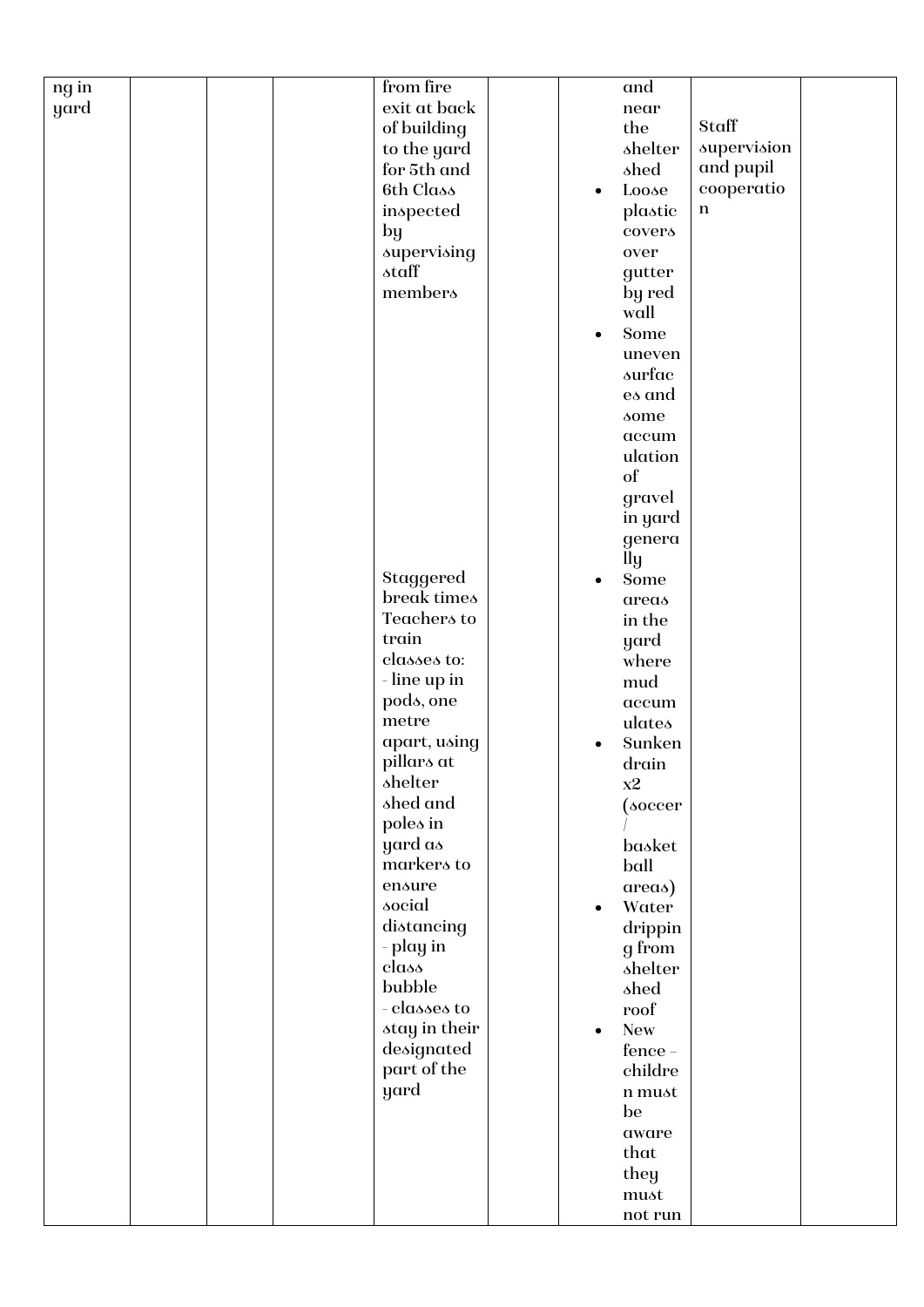|  |  |  |           | into                        |  |
|--|--|--|-----------|-----------------------------|--|
|  |  |  |           | new                         |  |
|  |  |  |           | fence                       |  |
|  |  |  |           |                             |  |
|  |  |  | $\bullet$ | Protru                      |  |
|  |  |  |           | $\rm{ding}$                 |  |
|  |  |  |           | poles                       |  |
|  |  |  |           | along                       |  |
|  |  |  |           |                             |  |
|  |  |  |           | walls                       |  |
|  |  |  |           |                             |  |
|  |  |  |           |                             |  |
|  |  |  | $\bullet$ | possibl                     |  |
|  |  |  |           |                             |  |
|  |  |  |           | e slip                      |  |
|  |  |  |           | hazard                      |  |
|  |  |  |           | ${\rm from}$                |  |
|  |  |  |           | manho                       |  |
|  |  |  |           | les and                     |  |
|  |  |  |           |                             |  |
|  |  |  |           | ${\rm d}r {\rm d}in$        |  |
|  |  |  |           | covers.                     |  |
|  |  |  | $\bullet$ | ${\bf Some}$                |  |
|  |  |  |           | uneven                      |  |
|  |  |  |           |                             |  |
|  |  |  |           | $\operatorname{concre}$     |  |
|  |  |  |           | $\rm{te}$                   |  |
|  |  |  | $\bullet$ | Woode                       |  |
|  |  |  |           | $\mathbf n$ slats           |  |
|  |  |  |           |                             |  |
|  |  |  |           | $\alpha t$ the              |  |
|  |  |  |           | edge of                     |  |
|  |  |  |           | $_{\rm the}$                |  |
|  |  |  |           | $\,$ garden                 |  |
|  |  |  |           |                             |  |
|  |  |  |           | may<br>fall                 |  |
|  |  |  |           |                             |  |
|  |  |  | $\bullet$ | Narrow                      |  |
|  |  |  |           | $\,\rm turn$ to $\,$        |  |
|  |  |  |           | $\operatorname{right}$      |  |
|  |  |  |           |                             |  |
|  |  |  |           | at                          |  |
|  |  |  |           | $gras\delta$                |  |
|  |  |  |           | $\alpha \text{rea}$ +       |  |
|  |  |  |           | rocks                       |  |
|  |  |  |           | on the                      |  |
|  |  |  |           |                             |  |
|  |  |  |           | $\operatorname{\sf left}$ - |  |
|  |  |  |           | hand                        |  |
|  |  |  |           | $\delta$ ide                |  |
|  |  |  | $\bullet$ | Tap                         |  |
|  |  |  |           |                             |  |
|  |  |  |           | stickin                     |  |
|  |  |  |           | g out of                    |  |
|  |  |  |           | wall                        |  |
|  |  |  |           | (cover                      |  |
|  |  |  |           | ed)                         |  |
|  |  |  |           |                             |  |
|  |  |  | $\bullet$ | Narrow                      |  |
|  |  |  |           | path at                     |  |
|  |  |  |           | the                         |  |
|  |  |  |           | end of                      |  |
|  |  |  |           |                             |  |
|  |  |  |           | $_{\rm the}$                |  |
|  |  |  |           | school                      |  |
|  |  |  |           | with                        |  |
|  |  |  |           | grass                       |  |
|  |  |  |           |                             |  |
|  |  |  |           | edging                      |  |